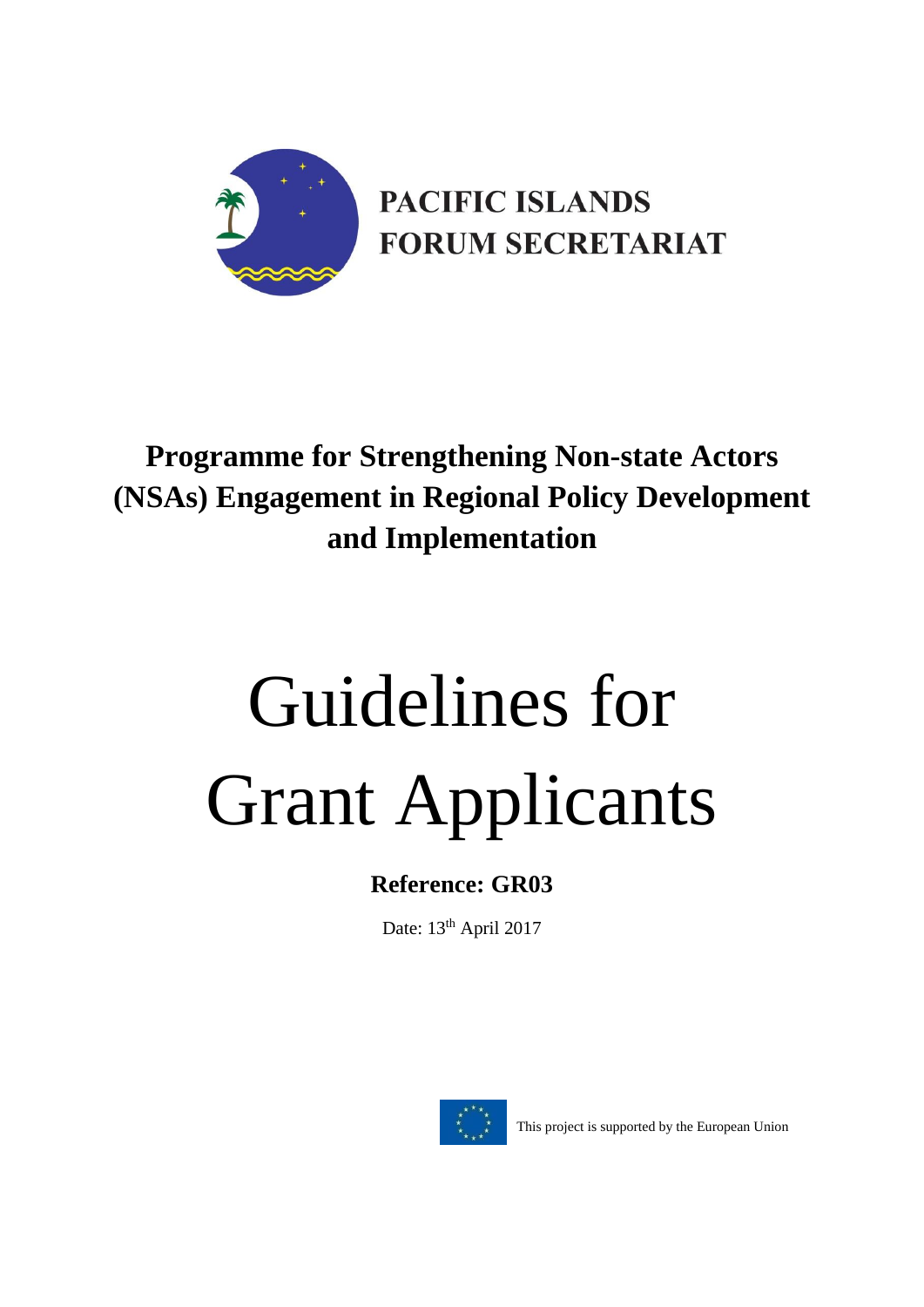# **Table of Contents**

| 1. |        |  | Programme for Strengthening Non-state Actors (NSAs) Engagement in Regional Policy          |  |
|----|--------|--|--------------------------------------------------------------------------------------------|--|
|    | 1.1.   |  |                                                                                            |  |
|    | 1.1.1. |  |                                                                                            |  |
|    | 1.2.   |  |                                                                                            |  |
|    | 1.2.1. |  |                                                                                            |  |
| 2. |        |  |                                                                                            |  |
|    | 2.1.   |  |                                                                                            |  |
|    | 2.2.   |  |                                                                                            |  |
|    | 2.2.1. |  |                                                                                            |  |
|    | 2.2.2. |  |                                                                                            |  |
|    | 2.2.3. |  |                                                                                            |  |
|    | 2.3.   |  |                                                                                            |  |
|    | 2.3.1. |  |                                                                                            |  |
|    | 2.3.2. |  |                                                                                            |  |
|    | 2.3.3. |  |                                                                                            |  |
|    | 2.3.4. |  |                                                                                            |  |
|    | 2.4.   |  |                                                                                            |  |
|    | 2.4.1. |  |                                                                                            |  |
|    | 2.4.2. |  |                                                                                            |  |
|    |        |  |                                                                                            |  |
|    | 2.5.   |  | Finance and Management Capacity Assessment of Shortlisted Applicants  15                   |  |
|    |        |  |                                                                                            |  |
|    | 2.5.2. |  |                                                                                            |  |
|    | 2.6.   |  |                                                                                            |  |
|    | 2.7.   |  | Notification of the Pacific Islands Forum Secretariat's (PIFS) decision  17                |  |
|    | 2.7.1. |  |                                                                                            |  |
|    | 2.8.   |  | Conditions for Implementation after the Contract Authority's Decision to Award a Grant. 19 |  |
|    | 3.     |  |                                                                                            |  |

#### **LIST OF ANNEXES**

- Annex 1 Application form
- Annex 1a. Indicative Implementation Timetable
- Annex 2 Budget form
- Annex 3 Finance and Management Capacity Assessment Template
- Annex 4 Draft Standard Grant Contract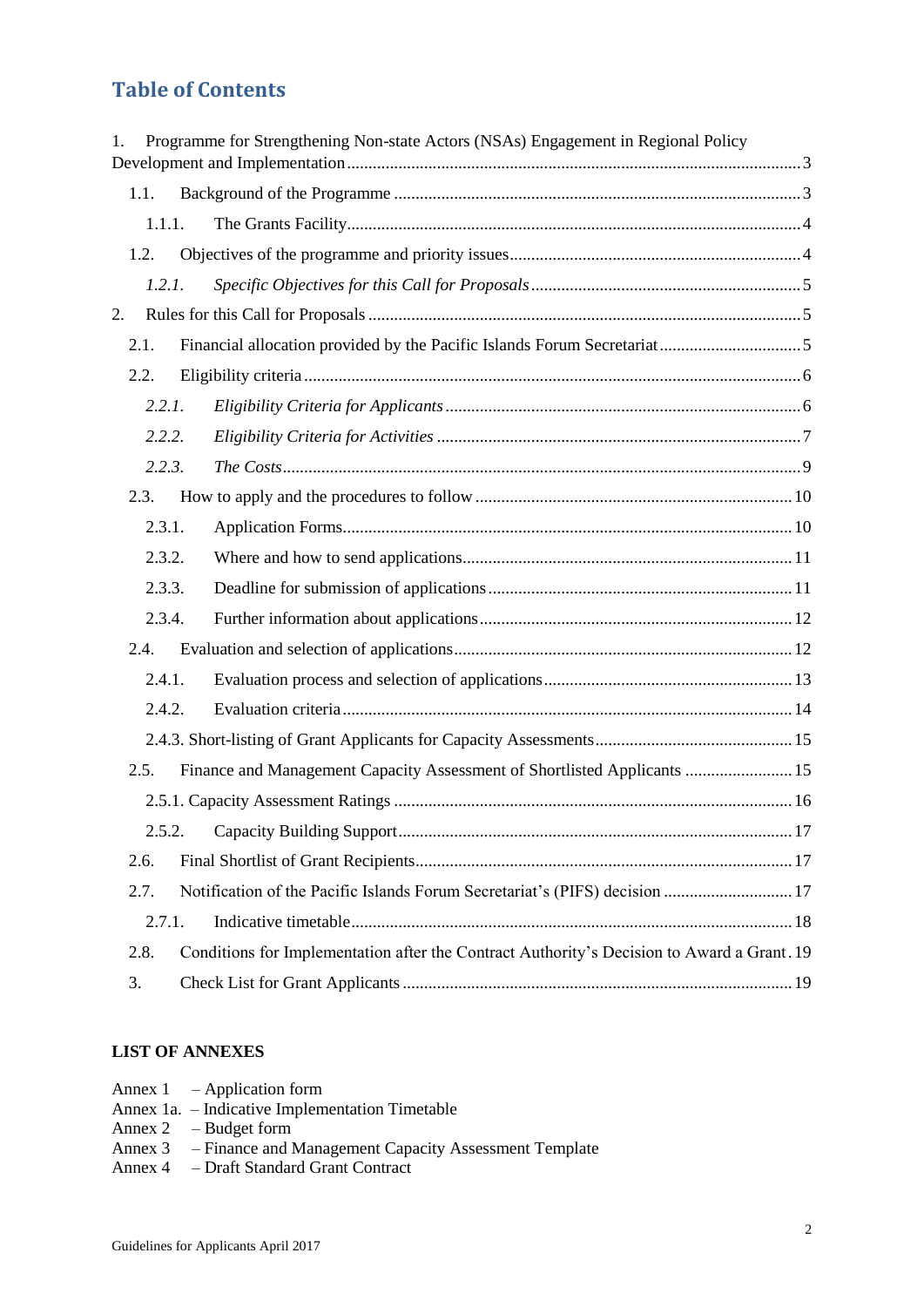# <span id="page-2-0"></span>**1. Programme for Strengthening Non-state Actors (NSAs) Engagement in Regional Policy Development and Implementation**

#### <span id="page-2-1"></span>**1.1. Background of the Programme**

The Programme for Strengthening NSA Engagement in Regional Policy Development and Implementation seeks to promote good governance in the Pacific by opening up spaces for policy dialogue and by building capacity and ability of NSAs to participate effectively in regional policy and implementation.

Non-state Actors (NSAs) are defined as civil society organisations, non-government organisations, research institutes, think tanks, networks, issues-based coalitions, and organisations that represent the private sector. Refer to the footnote<sup>1</sup> for an expanded definition of NSAs according to the EU.

The main stakeholders of the programme will be regionally focused NSAs and national NSA umbrella organisations in 14 Forum Island Countries (FICs) and in Timor Leste, and indirectly the communities and groups they represent. This programme will ultimately support policies that reflect the needs and perspectives of civil society and that have been developed through a participatory process.

The programme will provide capacity development through a variety of training avenues and stakeholder workshops for NSAs to strengthen their engagement in policy development processes at the regional level, with positive flow-on impacts for the national level. It will also support NSAs to contribute to policy making processes, to monitor policies and, ultimately to help implement those policies. The programme will also support the development of an enabling environment for policy engagement through structured dialogue mechanisms between NSAs, PIFS and Development Partners.

**.** 

 $<sup>1</sup>$  The EU considers CSOs as non-State, non-profit making actors operating on an independent and accountable</sup> basis. They include: nongovernmental organisations, organisations representing indigenous peoples, organisations representing national and/or ethnic minorities, diaspora organisations, migrants' organisations in partner countries, local traders' associations and citizens' groups, cooperatives, employers' associations and trade unions (social partners), organisations representing economic and social interests, organisations fighting corruption and fraud and promoting good governance, civil rights organisations and organisations combating discrimination, local organisations (including networks) involved in decentralised regional cooperation and integration, consumer organisations, women's and youth organisations, environmental, teaching, cultural, research and scientific organisations, universities, churches and religious associations and communities, philosophical and non-confessional organisations, the media and any non-governmental associations and independent foundations, including independent political foundations, likely to contribute to the implementation of the objectives of the Development Cooperation Instrument (DCI) Regulation.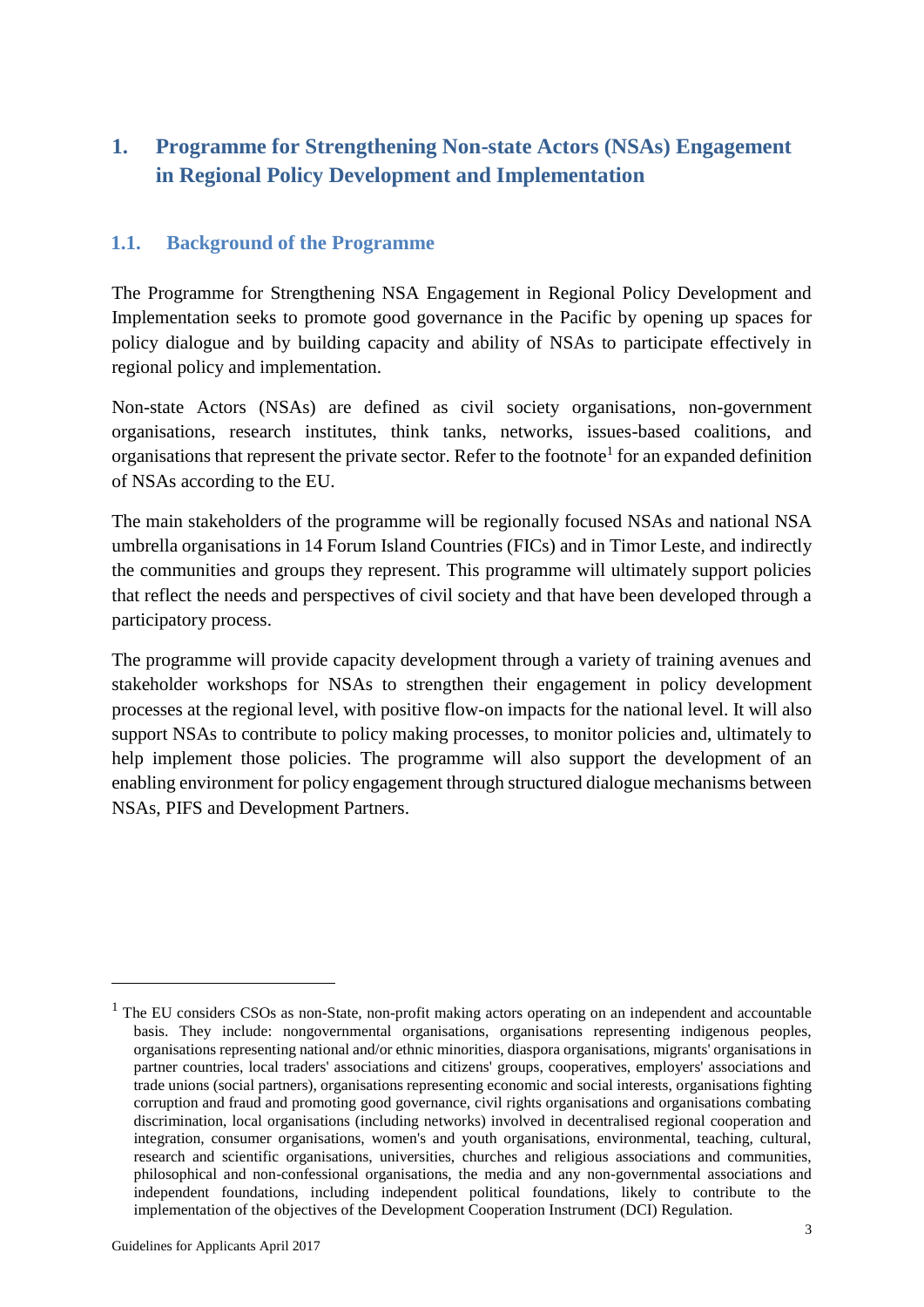#### <span id="page-3-0"></span>**1.1.1. The Grants Facility**

The Programme includes an allocation of FJD 5 million for a Grants Facility. A Grants Facility has been designed to facilitate the award and disbursement of grants to non-state actors. The Grant Facility will establish governance and management arrangements, modalities of access, rules, procedures, templates, criteria, and monitoring and evaluation to guide the disbursement and utilisation of Grants.

The Grant Facility will award and distribute grants to non-state actors through Calls for Proposals. It is forecasted that there will be up to 1 to 2 Calls for Proposals launched per year in the first three years of the Programme implementation period.

#### <span id="page-3-1"></span>**1.2. Objectives of the programme and priority issues**

The overall objective of the Grant Facility is "**to promote good governance in the Pacific and ensure that NSAs perspectives are reflected in effective regional policy development processes and dialogues.**"

The purpose of the Grants will be to support NSAs to translate their policy engagement into concrete mechanisms and actions, and to reinforce their linkages to their constituencies, and strengthen their internal governance and coordination structures.

The specific objectives of the Grant Facility are:

- 1. Create spaces for non-state actors to participate in, or influence regional policy dialogue
- 2. Strengthen linkages and information flows to constituent groups
- 3. Building capacity for meaningful policy dialogue
- 4. Research, analysis and advocacy strategy development around regional policy issues

Expected outcomes of this programme are increased active participation and contribution of non-state actors in regional policy development and implementation through the newly established regional public policy setting process - the Framework for Pacific Regional (FPR).

For more information on the Framework for Pacific Regionalism, visit the following URL: [http://www.forumsec.org/pages.cfm/strategic-partnerships-coordination/framework-for](http://www.forumsec.org/pages.cfm/strategic-partnerships-coordination/framework-for-pacific-regionalism/)[pacific-regionalism/](http://www.forumsec.org/pages.cfm/strategic-partnerships-coordination/framework-for-pacific-regionalism/)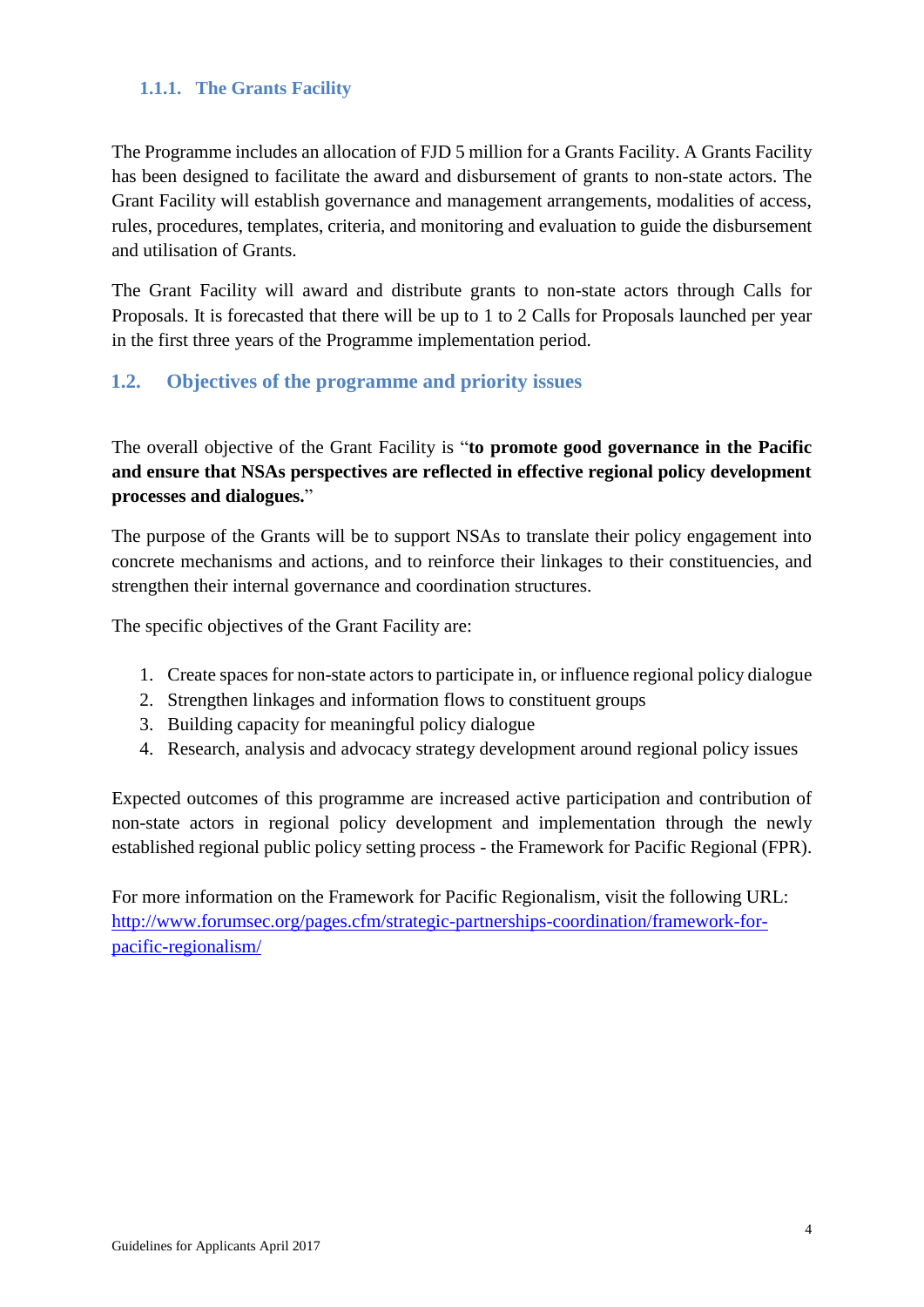# <span id="page-4-0"></span>*1.2.1. Specific Objectives for this Call for Proposals*

#### **Lot 1 – Action at Regional Level**

Objectives:

- Regional NSAs support and strengthen their national partners to effectively engage in national and regional policy dialogue
- Strengthened coordination of policy dialogue by Regional NSAs through consultation and engagement with national partners
- Regional NSAs present informed and consulted perspectives in regional policy spaces

*Note: Letters of Support from each National Partner included in the action are required for Regional Level Activities.*

#### **Lot 2 – Action at National Level**

Objectives:

- Strengthen National Umbrella NSAs to effectively participate in regional policy development and implementation
- Facilitate national consultative processes to feed into regional policy dialogues

# <span id="page-4-1"></span>**2. Rules for this Call for Proposals**

#### <span id="page-4-2"></span>**2.1. Financial allocation provided by the Pacific Islands Forum Secretariat**

The overall indicative amount made available under this Call for Proposals is **FJD 2 million**. The Pacific Islands Forum Secretariat reserves the right not to award all available funds.

#### *Size of grants*

#### **Lot 1 – Action at Regional Level**

Any grant requested under this Call for Proposals must fall between the following minimum and maximum amounts:

- minimum amount: FJD 200,000
- maximum amount: FJD 500,000

#### **Lot 2 – Action at National Level**

Any grant requested under this Call for Proposals must fall between the following minimum and maximum amounts:

- minimum amount: FJD 20,000
- maximum amount: FJD 50,000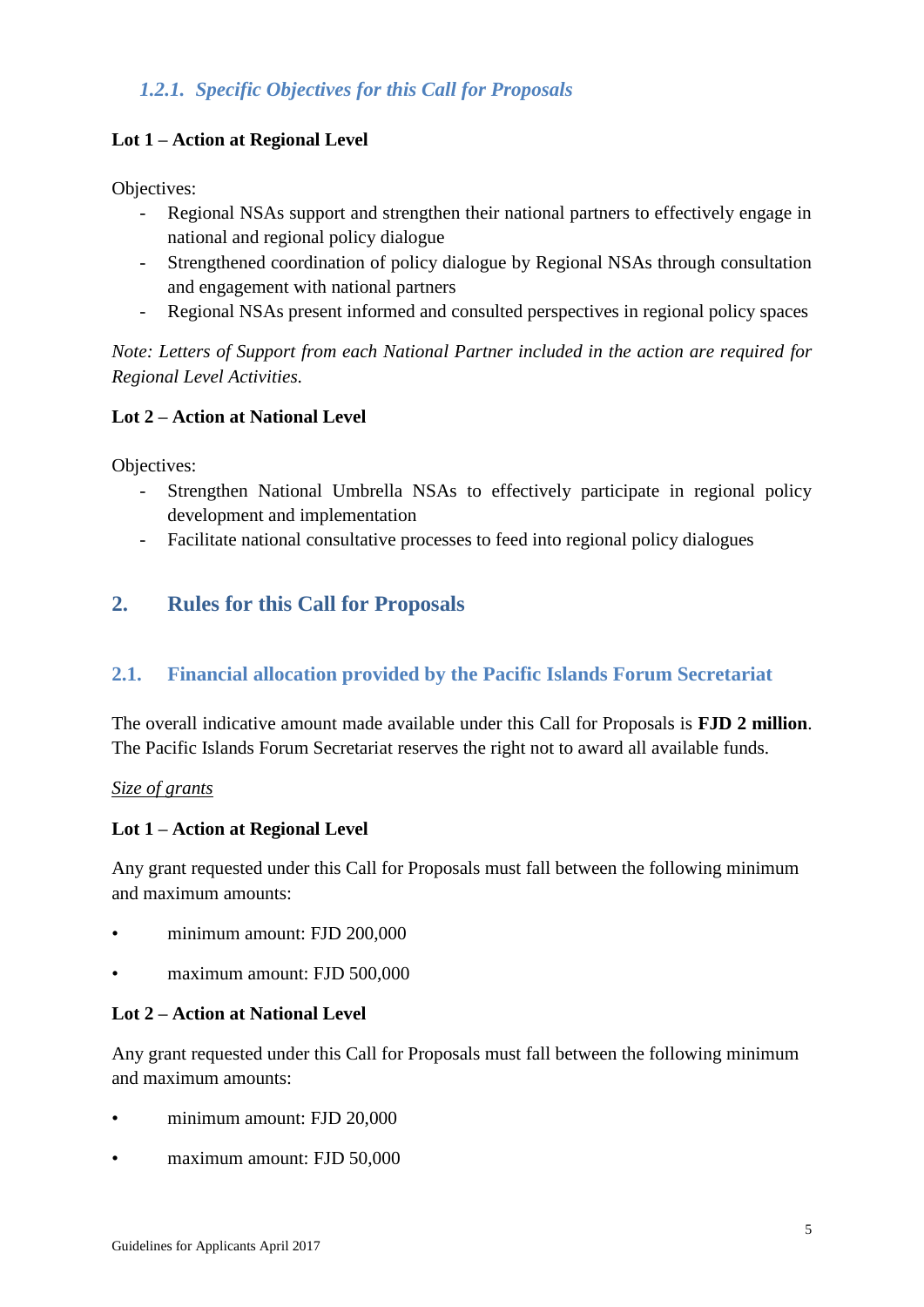#### *Applications*

The applicant **may not** submit more than 1 application under this Call for Proposals.

#### <span id="page-5-0"></span>**2.2. Eligibility criteria**

There are three sets of eligibility criteria, relating to:

- (1) the Applicant (2.2.1)
- (2) the Activity (2.2.2)
- (3) the Costs (2.2.3)

#### <span id="page-5-1"></span>*2.2.1. Eligibility Criteria for Applicants*

In order to be eligible for a grant, the applicant must:

- $\bullet$  be a legal entity<sup>2</sup>
- $\bullet$  be established and operating in at least one Member State of the 15 PACPs<sup>3</sup>
- be non-Government and not for profit entity
- be operating at a regional level<sup>4</sup> or as a representative / umbrella organisation<sup>5</sup> at national level
- be willing to participate in a capacity assessment (refer to section 2.5.) as part of the overall evaluation process
- be directly responsible for the preparation and management of the activity
- have a operational organisation bank account in the PACP country in which the organisation is operating in.

 $\overline{a}$ 

 $2$  Certificate of incorporation or equivalent documentation is required as proof of legal status

<sup>3</sup> Cook Islands, Federated States of Micronesia, Fiji, Kiribati, Marshall Islands, Nauru, Niue, Palau, Papua New Guinea, Samoa, Solomon Islands, Timor Leste, Tonga, Tuvalu, and Vanuatu.

<sup>&</sup>lt;sup>4</sup> Regional focused NSA organisations that have demonstrated evidence of activities / linkages to constituents in at least 3 PACP countries

<sup>5</sup> National representative / umbrella organisations refers to organisations that coordinate and/or represent the work and interests of a number of member organisations. They should have demonstrated evidence of membership and active linkages to with a network of organisations / constituents at national or community level in their respective countries.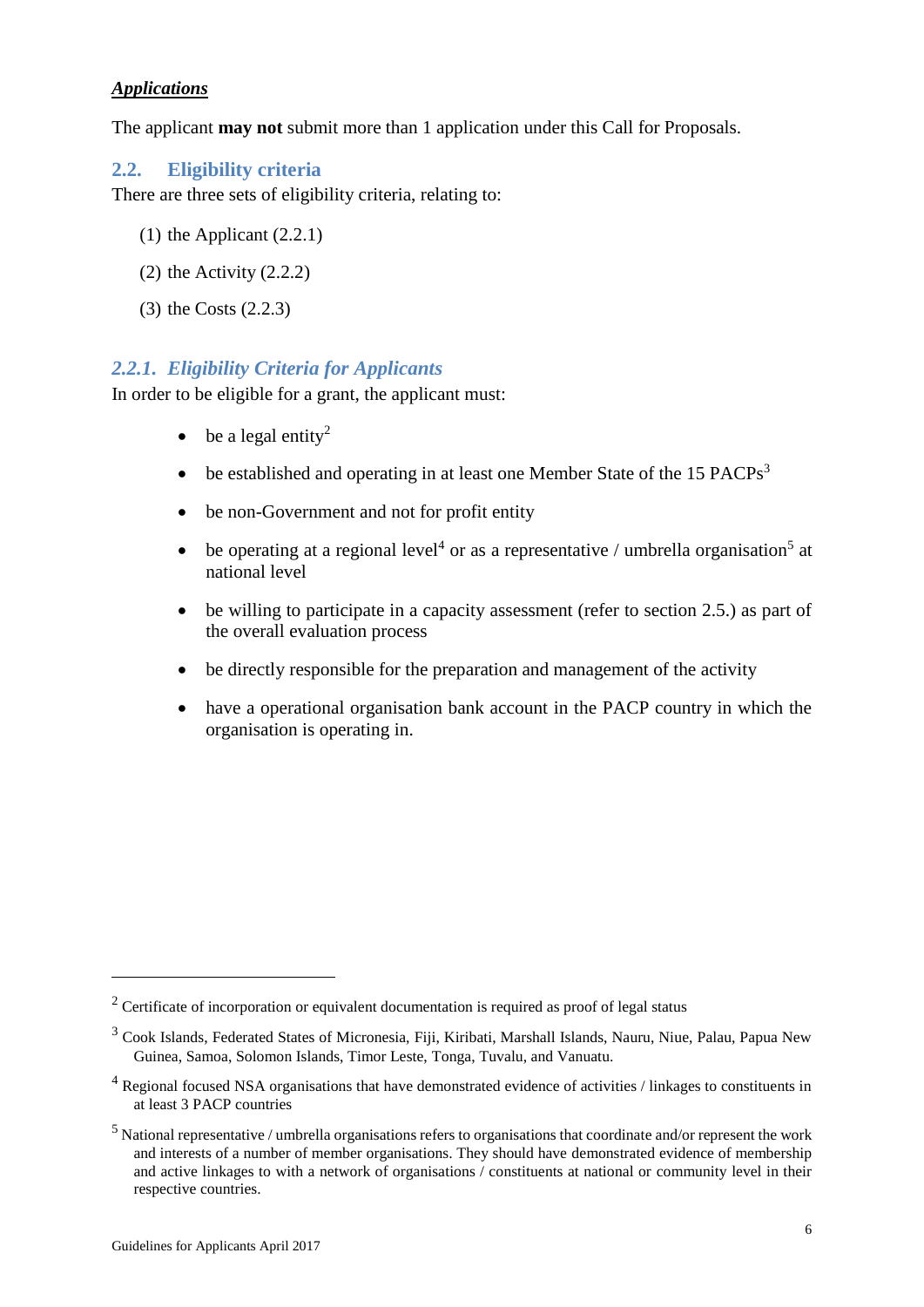#### <span id="page-6-0"></span>*2.2.2. Eligibility Criteria for Activities*

#### Duration

#### **Lot 1 – Action at Regional Level**

The planned duration of the activity may not exceed **12 months**.

Implementation mode may include:

- Partnership with national<sup>6</sup> partner organisations
- Capacity building and/or direct support to national organisations

#### *Note: Letters of Support from each National Partner included in the action are required for regional level activities.*

#### **Lot 2 – Action at National Level**

The planned duration of the activity may not exceed **12 months**.

Implementation mode may include:

- Country level activity to inform / influence policy process, this may include engagement with national level policy processes, but should ultimately draw some linkage with regional level policy.
- Institutional strengthening initiatives to enable effective engagement in policy development and implementation

#### Sectors or themes

As defined in section 1.2 above.

#### **Location**

1

Activities must take place in at least in one of the 15 PACP countries.

#### Types of Activities

The following types of activities are **ineligible**:

- activities which consist exclusively or primarily of capital expenditure, e.g. land, buildings, equipment and vehicles;
- activities which discriminate against individuals or groups of people on grounds of their gender, sexual orientation, religious beliefs or lack of them, or their ethnic origin;
- activities supporting political parties; and

<sup>6</sup> National representative / umbrella organisations refers to organisations that coordinate and/or represent the work and interests of a number of member organisations. They should have demonstrated evidence of membership and active linkages to with a network of organisations / constituents at national or community level in their respective countries.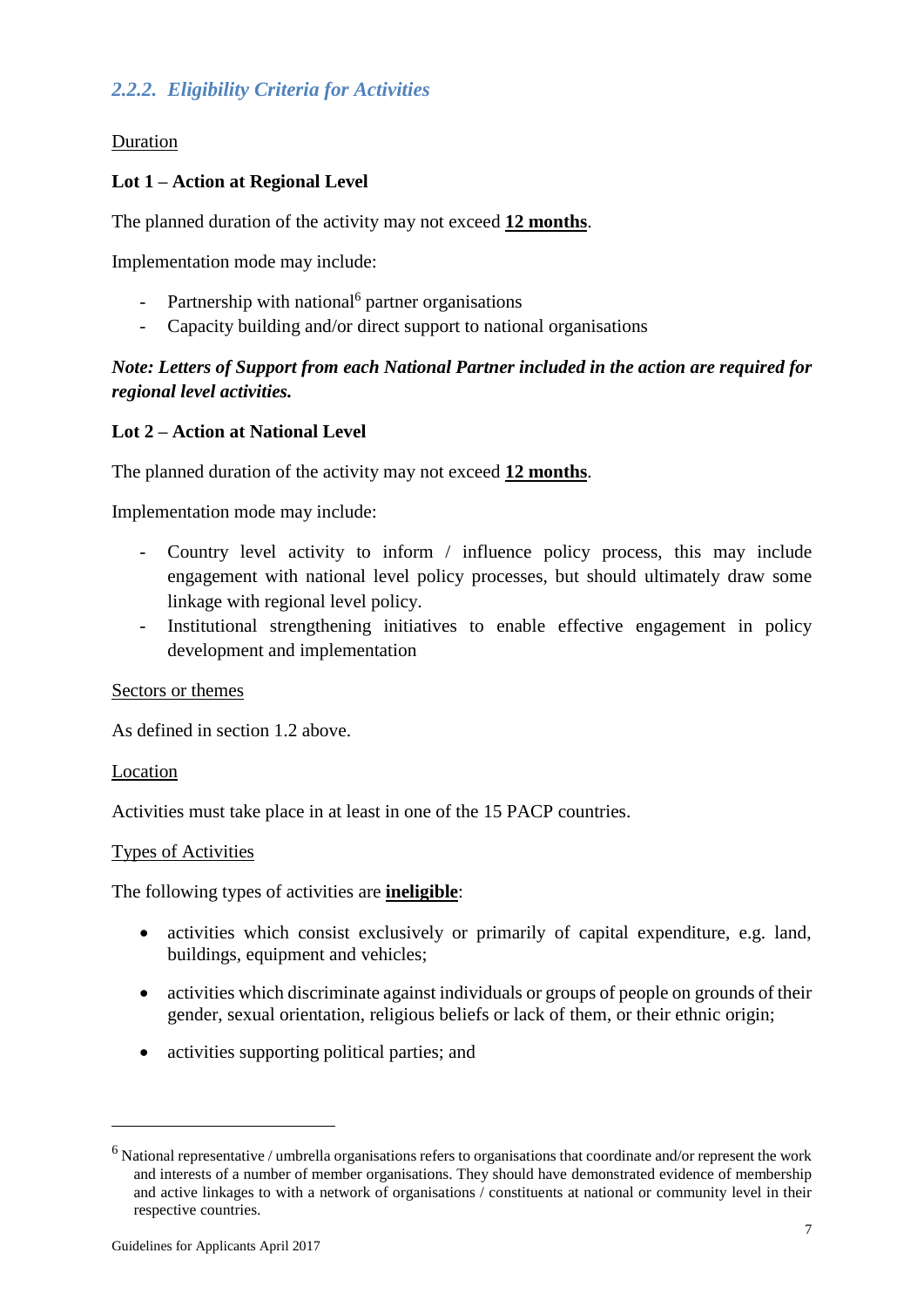• activities which include proselytism (refers to the attempt of any religion or religious individuals to convert people to their beliefs, or any attempt to convert people to a different point of view, religious or not.).

Activities **eligible** for support by the Grant facility should be linked to the realisation of the Pacific Island Forum vision for a region of peace, harmony, security, social inclusion, and prosperity, so that all Pacific people can lead free, healthy, and productive lives. The eligible activities include:

#### **Research and Analysis**

- Systematic approach to research, analysis and disseminating information on research topics of regional interest

#### **Training/capacity building/institutional strengthening for the organization (grants for individuals will not be accepted)**

- Activities for strengthening existing civil society platforms, networks and coalitions, including building of information sharing mechanisms and promotion of cohesiveness across constituencies
- Training and curricula development provided that it complies with the overall objective of the programme
- Strengthening the organisational, planning, management and accountability capacities
- Strategies to identify sustainable, diversified funding options

#### **Consultative processes to guide / inform / influence policy**

#### **Awareness raising activities on regional policy processes or issues**

- Advocacy campaigns
- Awareness raising and public communication and media activities

#### **An exchange to share information and learning**

- Activity designed to exchange information and promote learning from other's experiences.
- Support for secondments between organisations

#### Visibility

The Applicants must take all necessary steps to publicise the fact that the Pacific Islands Forum Secretariat and the European Union have supported the activities. The Pacific Islands Forum Secretariat will provide the necessary visibility guidelines to successful applicants.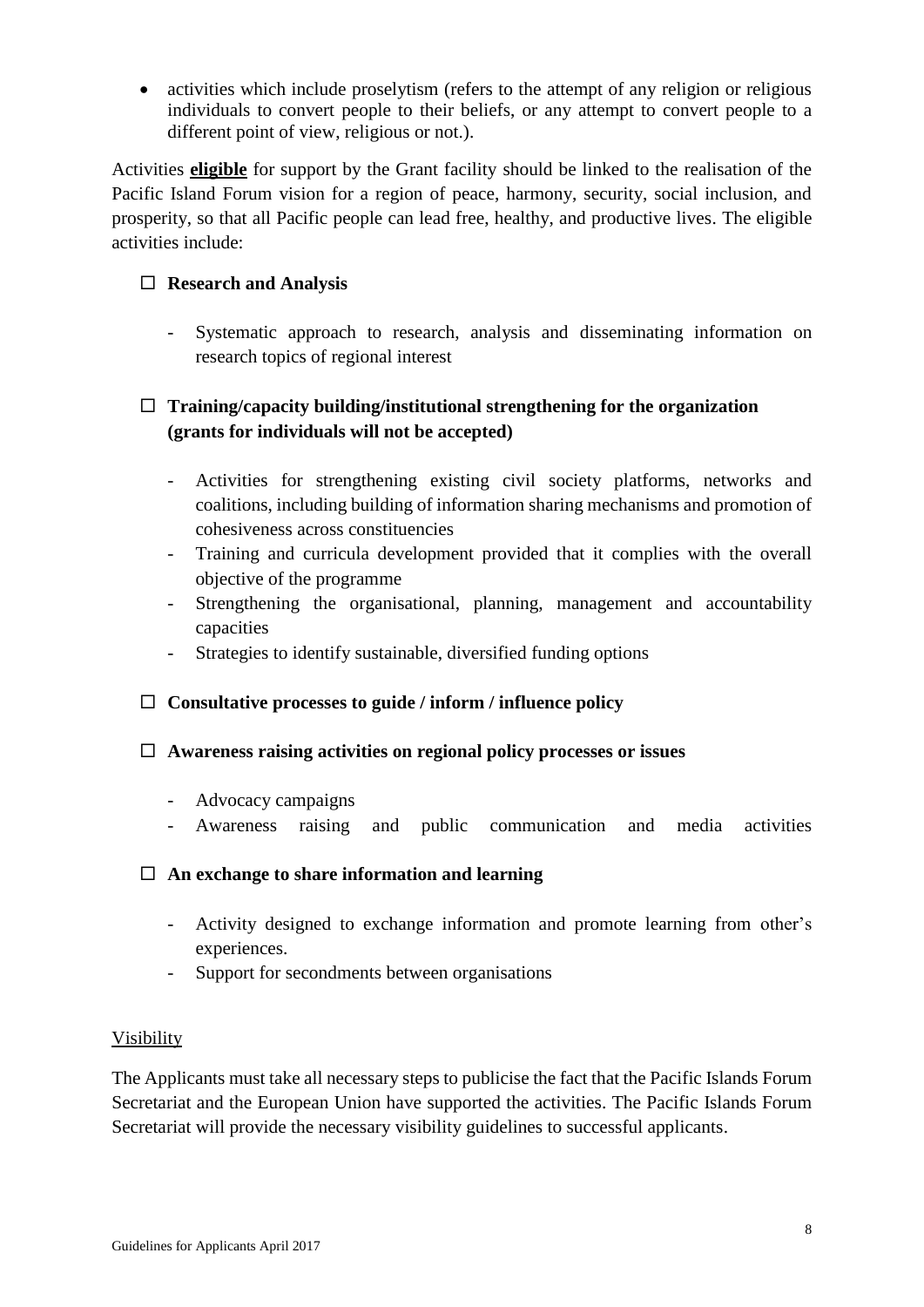#### <span id="page-8-0"></span>*2.2.3. The Costs*

Only 'eligible costs' can be covered by a grant. The categories of costs that are eligible and non-eligible are indicated below. The budget is both a cost estimate and an overall ceiling for 'eligible costs'.

#### *2.2.3.a. Eligible Costs*

#### Eligible Direct Costs

a) the cost of staff assigned to the Activity (on time allocation basis), corresponding to actual gross salaries including social security charges and other remuneration-related costs; salaries and costs shall not exceed those normally borne by the Grant applicant, unless it is justified by showing that it is essential to carry out the Activity;

b) travel and subsistence costs for staff and other persons taking part in the Activity, provided they do not exceed those normally borne by the Grant applicant according to it's rules and regulations;

c) purchase costs for equipment (new or used) and supplies specifically for the purposes of the Activity;

d) costs of consumables, i.e. direct costs utilised for the purpose of the Activity;

e) costs entailed by contracts awarded by the Grant applicant for the purposes of the Activity.

f) costs deriving directly from the requirements of the Contract (dissemination of information, evaluation specific to the Activity, audits, translation, reproduction, insurance, etc.)

g) duties, taxes and charges, including VAT, paid and not recoverable by the Grant recipient, unless otherwise provided in the Special Conditions.

#### Eligible indirect costs

The indirect costs incurred in carrying out the action may be eligible for flat-rate funding, but the total must not exceed 7 % of the estimated total eligible direct costs. Indirect costs are eligible provided that they do not include costs assigned to another budget heading in the standard grant contract. The applicant may be asked to justify the percentage requested before the contract is signed.

#### *2.2.3.b. Ineligible Costs*

#### Ineligible costs

The following costs are not eligible:

- debts and debt service charges (interest);
- provisions for losses or potential future liabilities;
- costs declared by the Grant recipient and financed by another action or work programme receiving an EU grant or another donor / development partner funded grant;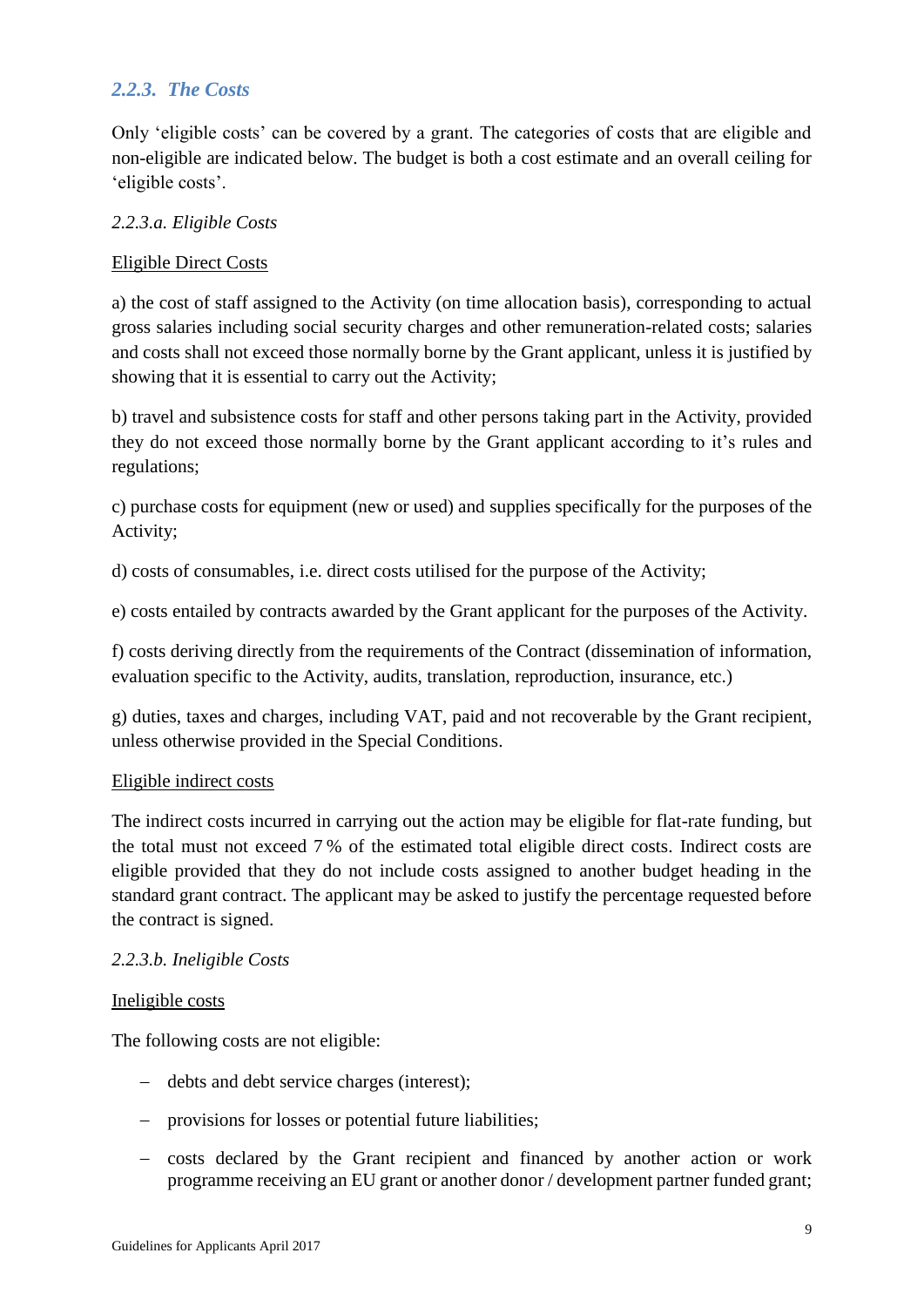- capital expenditure, e.g. purchasing of land, buildings, vehicles;
- currency exchange losses;
- $\overline{-}$  credit to third parties
- sub-granting or financial support to third parties

# <span id="page-9-0"></span>**2.3. How to apply and the procedures to follow**

#### <span id="page-9-1"></span>**2.3.1. Application Forms**

Applications must be submitted in accordance with the instructions on the **Grant Application Form** annexes to these Guidelines (Annex 1)

Applicants must apply in English.

Any error or major discrepancy related to the points listed in the instructions on the application form (e.g. if the amounts in the budget worksheets are inconsistent) may lead to the rejection of the application.

Clarifications may be requested when the information provided is unclear and thus prevents the Pacific Islands Forum Secretariat from conducting an objective assessment.

Hand-written applications will not be accepted.

Please note that only the application form and the published annexes which have to be filled in (Annex 2 - **budget**) will be evaluated. It is therefore of utmost importance that these documents contain ALL the relevant information concerning the action. Additional information that is relevant to supporting the application form can be submitted as part of the overall application.

**NOTE:** Applicants are **required** to submit copies of their **certificate of incorporation<sup>7</sup> ,** a recent **report on audited accounts** and the **audit management letter** as part of the overall application. The non-submission of these supporting documents would place the application as an incomplete submission at the opening session stage and may result in the application being eliminated from progressing to the evaluation stage.

1

 $<sup>7</sup>$  or equivalent documentation is required as proof of legal status</sup>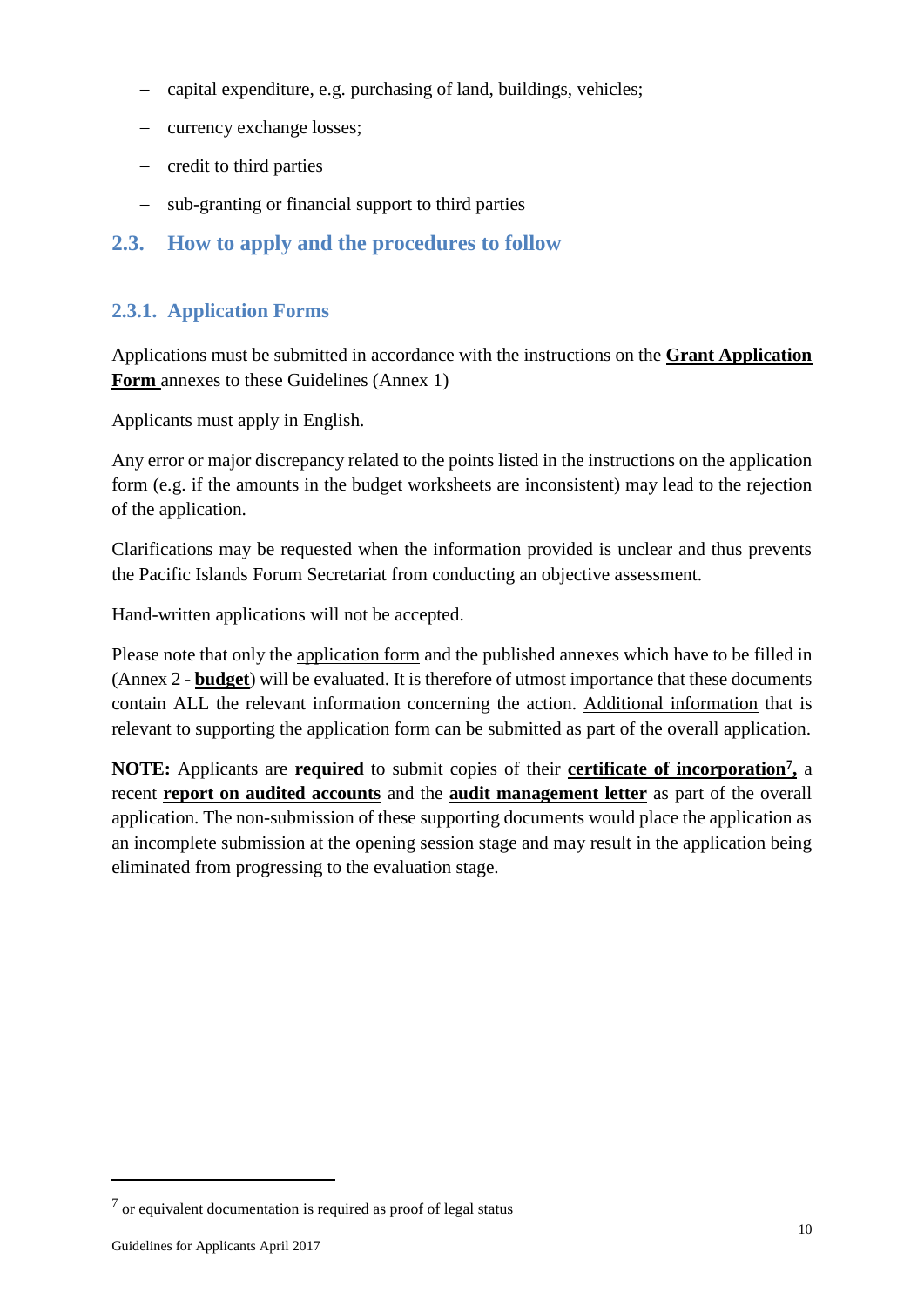#### <span id="page-10-0"></span>**2.3.2. Where and how to send applications**

The Pacific Islands Forum Secretariat has 3 accepted methods for the submission of applications:

- a) Electronically
- b) By postal mail
- c) Hand delivery

The complete application form can be submitted through the following:

| <b>Email</b>    | Grants@forumsec.org                |
|-----------------|------------------------------------|
|                 | GR03,                              |
|                 | NSA Programme Unit,                |
| <b>Post</b>     | Pacific Islands Forum Secretariat, |
|                 | Private Mail Bag,                  |
|                 | Suva, Fiji                         |
|                 | GR03,                              |
|                 | NSA Programme Unit,                |
| Hand            | Pacific Islands Forum Secretariat, |
| <b>Delivery</b> | Ratu Sukuna Road,                  |
|                 | Suva, Fiji                         |

#### <span id="page-10-1"></span>**2.3.3. Deadline for submission of applications**

The deadline for the submission of applications is **Friday 19th May 2017** as evidenced by the date of dispatch, the postmark or the date of the deposit slip.

Electronic submissions must be submitted with clear labelling of the application documents.

- i. The Grant Application Form must be saved and submitted clearly labelled "A. Grant Application Form".
- ii. The Budget Form must be saved and submitted clearly labelled "B. Budget".
- iii. Additional supporting documents must be saved and submitted clearly labelled "C. Supporting Documents"

Please note that the maximum email file size allowed for electronically submitted documents is **10mbs**.

Any application submitted after the deadline will be rejected. The Secretariat will advise applicants of the receipt of their applications within two days.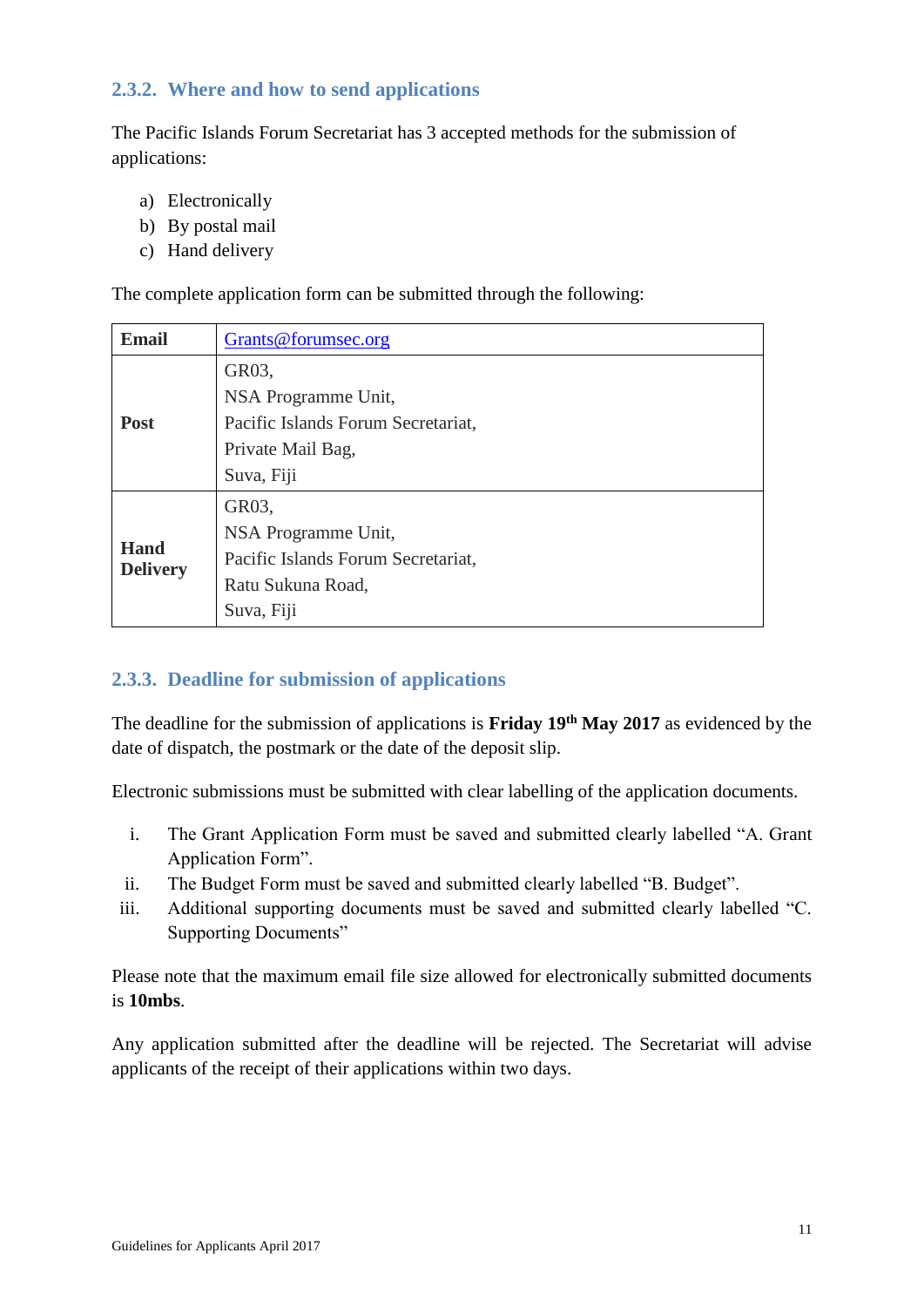# <span id="page-11-0"></span>**2.3.4. Further information about applications**

Questions may in addition be sent by e-mail no later than 10 days before the deadline for the submission of applications to the specified email address below, indicating clearly the reference of the Call for Proposals:

E-mail address: [Grants.Enquiries@forumsec.org](mailto:Grants.Enquiries@forumsec.org)

The Pacific Islands Forum Secretariat has no obligation to provide clarifications to questions received after this date. Replies will be given no later than 7 days before the deadline for the submission of applications.

To ensure equal treatment of applicants, the Pacific Islands Forum Secretariat cannot give a prior opinion on the eligibility of applicants, affiliated entity(ies), or specific activities.

Questions that may be relevant to other applicants, together with the answers, will be published on the Pacific Islands Forum Secretariat NSA microsite: [http://grants.forumsec.org/.](http://grants.forumsec.org/) It is therefore advisable to consult the abovementioned website regularly in order to be informed of the questions and answers published.

# <span id="page-11-1"></span>**2.4. Evaluation and selection of applications**

Applications will be examined and evaluated by an evaluation committee established by the Pacific Islands Forum Secretariat which comprise of a non-voting chairperson, a non-voting secretary and 5 voting members (the evaluators) with the possible assistance of external assessors.

All actions submitted by applicants will be assessed according to the following steps and criteria.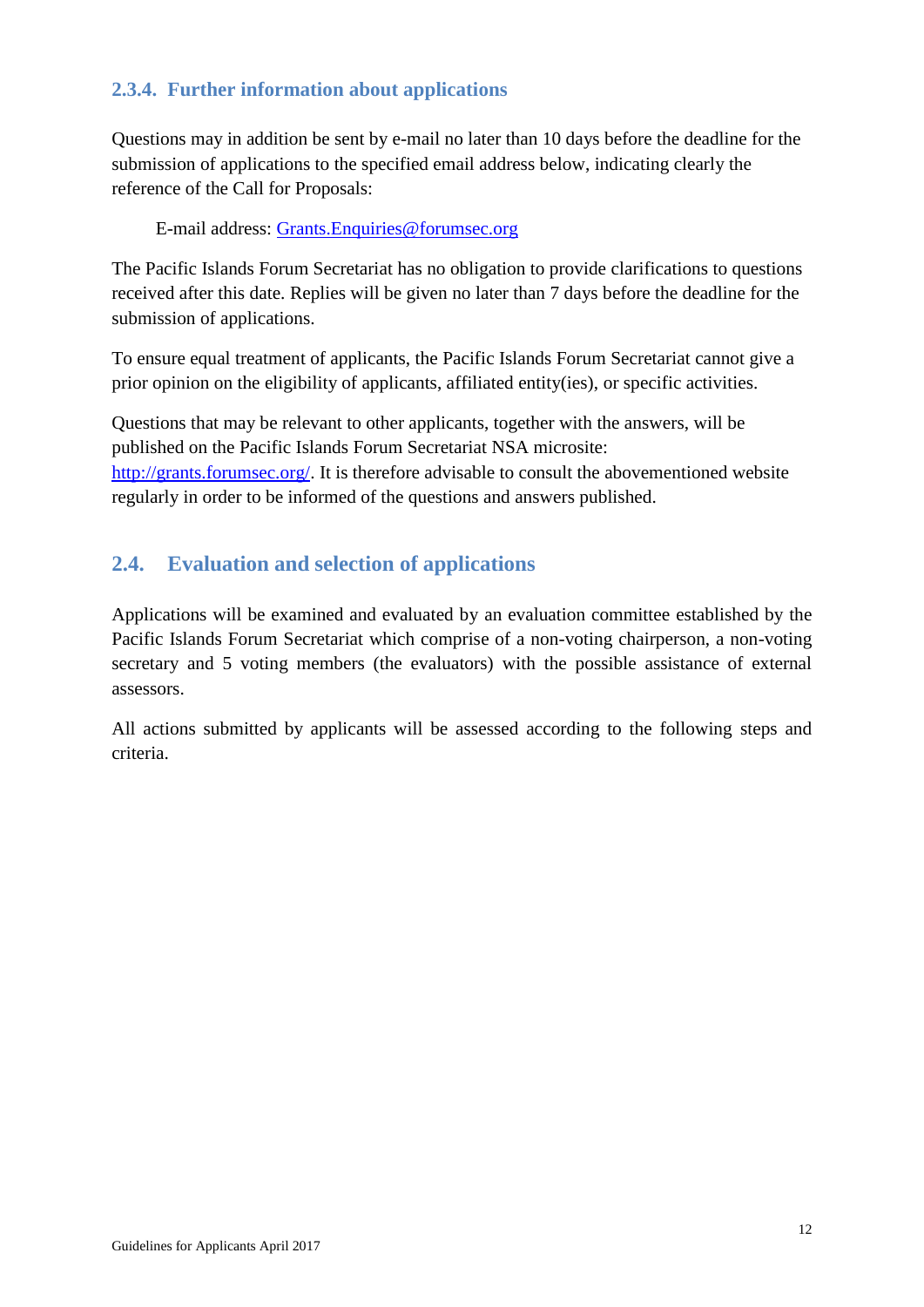#### <span id="page-12-0"></span>**2.4.1. Evaluation process and selection of applications**

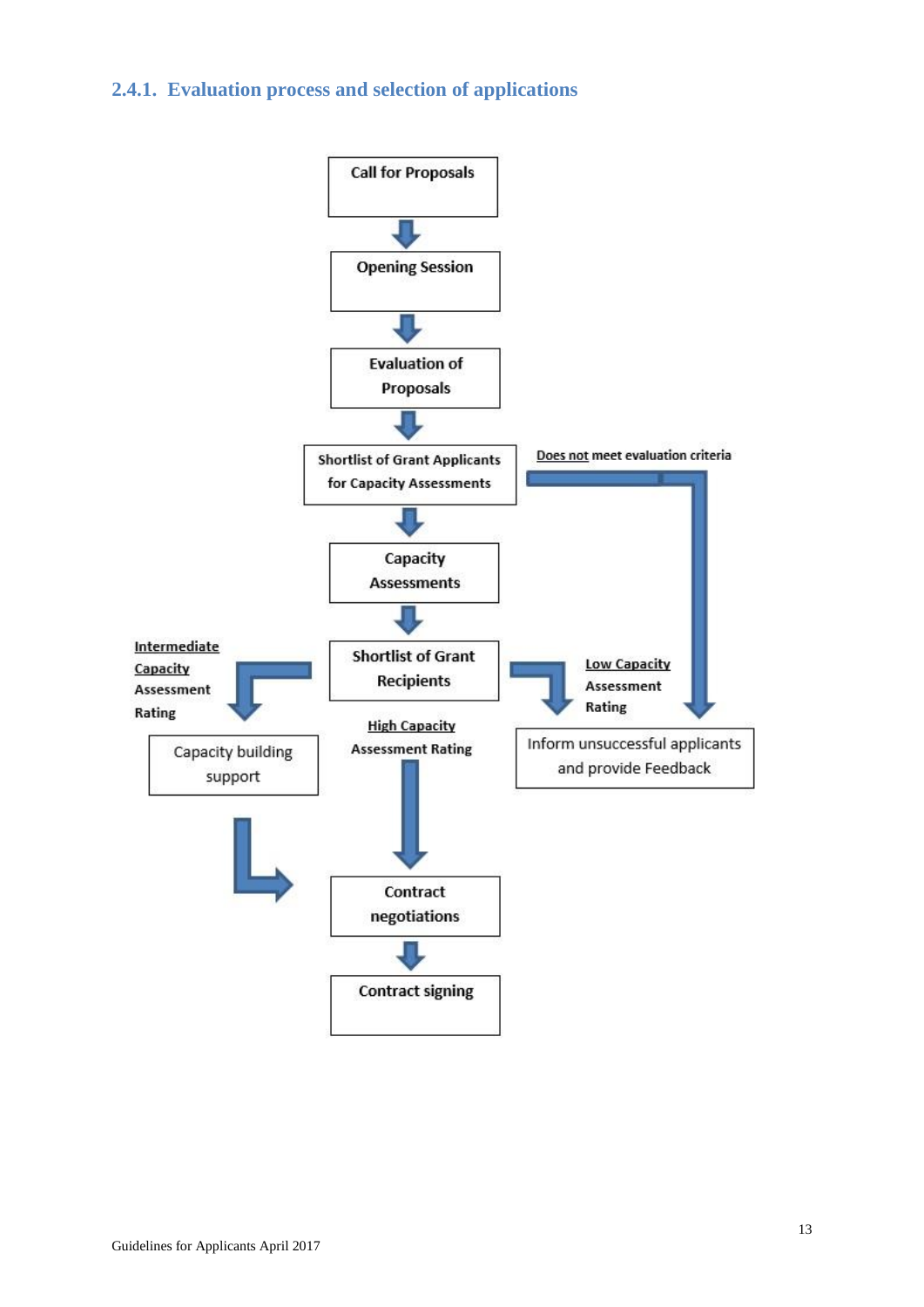#### <span id="page-13-0"></span>**2.4.2. Evaluation criteria**

The Evaluation Committee will assess all Grant applications using a standard evaluation criteria.

#### *Scoring:*

The evaluation grid is divided into sections and subsections. Each subsection will be given a score between 1 and 5 as follows:  $1 = \text{very poor}$ ;  $2 = \text{poor}$ ;  $3 = \text{adequate}$ ;  $4 = \text{good}$ ;  $5 = \text{very}$ good.

| <b>Section</b>                                                                                                                                                                                                                                                                                                                                                        |       |  |
|-----------------------------------------------------------------------------------------------------------------------------------------------------------------------------------------------------------------------------------------------------------------------------------------------------------------------------------------------------------------------|-------|--|
| 1. Design and Relevance of the Activity                                                                                                                                                                                                                                                                                                                               | 30    |  |
| 1.1 How relevant is the overall design of the concept to the situation analysis?                                                                                                                                                                                                                                                                                      | $5*2$ |  |
| In particular, does it reflect the analysis of the issues involved, take into account<br>external factors and relevant stakeholders?                                                                                                                                                                                                                                  |       |  |
| Does the proposal contain specific added-value and crosscutting elements, such as<br>environmental issues, promotion of gender equality and equal opportunities, needs<br>of disabled people, rights of minorities and rights of indigenous peoples, or<br>innovation and best practices                                                                              |       |  |
| 1.2 How relevant is the proposal in addressing NSA engagement in regional policy<br>development processes and dialogues?                                                                                                                                                                                                                                              | $5*2$ |  |
| 1.3 How clearly defined and strategically chosen are those involved (stakeholders,<br>target groups)? Have their needs been clearly defined and does the proposal<br>address them appropriately? Have the relevant constituent groups been adequately<br>consulted? For regional organisations, in which PACP countries are the relevant<br>constituent groups based? | $5*2$ |  |
| 2. Effectiveness and feasibility of the activity                                                                                                                                                                                                                                                                                                                      | 35    |  |
| 2.1 Are the activities proposed appropriate, practical, and consistent with the<br>proposal's objectives and expected results?                                                                                                                                                                                                                                        | $5*2$ |  |
| 2.2 Does the proposal contain objectively verifiable indicators for the outcome of<br>the action? Is any evaluation planned? Is it clear how success will be defined?                                                                                                                                                                                                 | 5     |  |
| 2.3 Does the proposal contain inclusive approaches to engagement and participation<br>of target groups?                                                                                                                                                                                                                                                               | $5*2$ |  |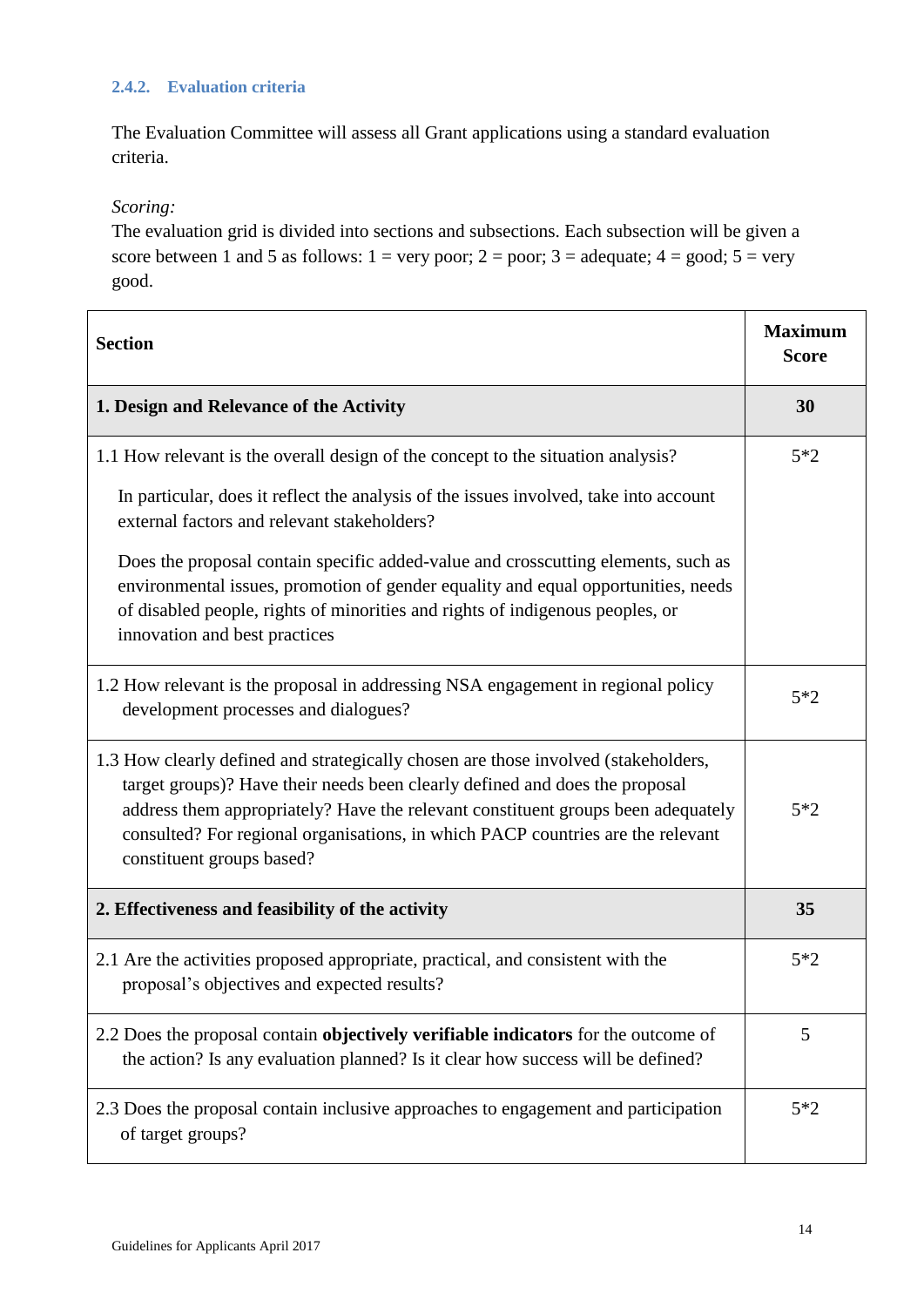| 2.4 Does the proposal identify clear communication initiatives that will add value to<br>the outputs and outcomes of the activity (ies)? | 5          |
|------------------------------------------------------------------------------------------------------------------------------------------|------------|
| 2.5 The implementation schedule of the activity (ies) is clear and achievable                                                            | 5          |
| 3. Sustainability of the activity                                                                                                        | 15         |
| 3.1 Is the action likely to have a tangible impact on its target groups?                                                                 | $5*2$      |
| 3.2 Is the proposal likely to have multiplier effects? (Including scope for replication,<br>extension and information sharing.)          | 5          |
| 4. Budget and cost-effectiveness of the activity                                                                                         | 20         |
| 4.1 Are the activities appropriately reflected in the budget?                                                                            | $5*2$      |
| 4.2 Is the ratio between the estimated costs and the expected results satisfactory?                                                      | $5*2$      |
| <b>Maximum total score</b>                                                                                                               | <b>100</b> |

# <span id="page-14-0"></span>**2.4.3. Short-listing of Grant Applicants for Capacity Assessments**

Upon the completion of the evaluation of all concept notes received, the Evaluation committee will compile a shortlist for potential Grant recipients for the next stage of evaluation – Finance and Management Capacity Assessments.

The ranking of Grant recipients will be done according to the evaluation score of the Grant application and budget proposal. The funding ceiling of this Call for Proposal (2.1.) will determine the number of Grant applicants shortlisted to progress to participating in the capacity assessment process.

# <span id="page-14-1"></span>**2.5. Finance and Management Capacity Assessment of Shortlisted Applicants**

A Finance and Management Capacity Assessment of the shortlisted applicants will be conducted by an independent assessor on behalf of the Pacific Islands Forum Secretariat. The purpose of conducting this process is to assess the institutional capacities of the shortlisted grant applicants to manage grants.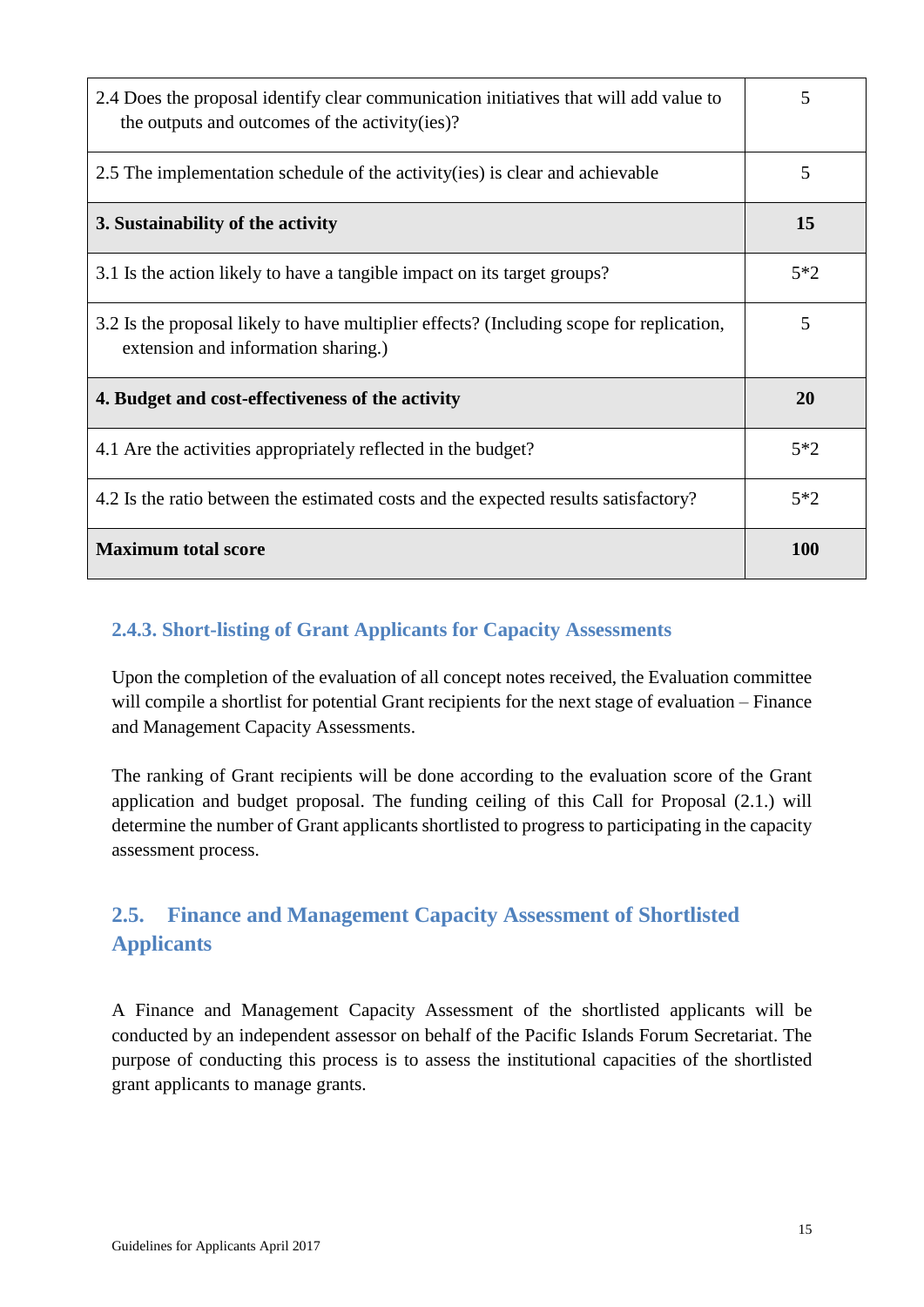The Finance and Management Capacity Assessments will assess the following information from the shortlisted applicants:

- i. **Governance and Control Environment** Governance oversight structure, organisation structure, policies and procedures, risk assessment and management, reporting, monitoring, control activities, and resources.
- ii. **Accounting** Internal accounting system and policies
- iii. **Independent External Audit** evidence of independent external audits
- iv. **Grant Management** evidence of experience in grant management

Time and dates for the capacity assessments will be coordinated with shortlisted applicants. The onsite capacity assessment is expected to conducted and completed within a day. The assessor may request some documentation prior to their visit. The sample finance and management capacity assessment template is attached as Annex 3.

# <span id="page-15-0"></span>**2.5.1. Capacity Assessment Ratings**

The Finance and Management Capacity Assessment results will group shortlisted grant applicants into one of the following categories of grant management capacity:

# **High Capacity**

The organisation appears to be well managed and with appropriate governance structures in place. It has relevant policies and procedures in place and they appear to be implemented and followed. The organisation has sufficient resources and adequate systems to manage its finance and accounting appropriately. On the whole, the risk that the organisation will not be able to appropriately manage the grant amount requested is considered to be low.

Applicants with high capacity will be recommended to progress to final contract negotiations.

# **Intermediate Capacity**

The current management and governance structure of the organisation is sufficient for it to meet its existing requirements (which includes existing donor requirements). There are some policies and procedures in the organisation, but they do not cover all areas and / or some are not sufficiently documented / formalised. The organisation is able to survive with its existing resources and keeps track of its finances to allow it meet its basic internal and donor reporting requirements. There are areas for capacity building at the organisation which are proposed below. On the whole, the risk that the organisation will not be able to appropriately manage the grant amount requested is considered to be moderate.

Applicants with intermediate capacity will be recommended to progress to discussions on short term strengthening of capacity gaps/weaknesses before contract negotiations

# **Low Capacity**

The organisation does not have sufficient level of management and / or governance structures in place. There is lack of formal or informal policies and procedures and / or the entity does not have a system which ensures consistent execution of policies and practices. The finance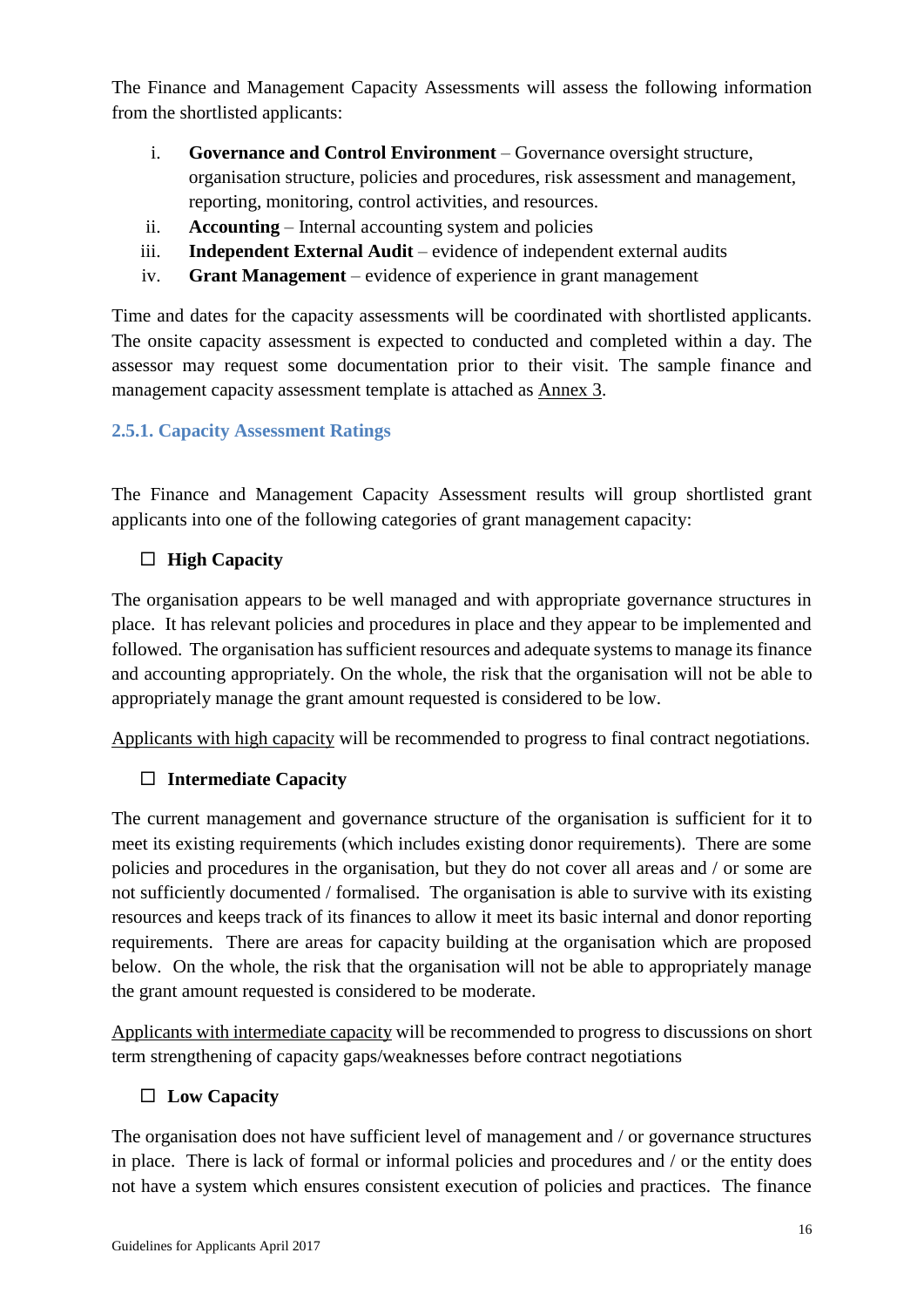and accounting function is deficient and does not allow for adequate monitoring of the entities finances. The organisation lacks adequate resources (people and / or other resources). On the whole, there is high risk the organisation will not be able to appropriately manage the grant amount requested.

Applicants with low capacity will be recommended to progress to discussions on options for longer term strengthening of capacity gaps/weaknesses.

#### **Does Not Meet Minimum Capacity Standards**

The organisation does not meet minimum level of for accounting procedures / management and / or governance structures in place. Applicants in this category will be informed of their capacity assessment results.

# <span id="page-16-0"></span>**2.5.2. Capacity Building Support**

In some instances, the independent assessor may make recommendations to strengthen applicant's financial and administrative systems in order to comply with PIFS requirements for grant management.

There will be provisions for capacity building support for shortlisted grant applicants that satisfy minimum capacity assessment requirements. Capacity building support will be largely on strengthening the shortlisted applicant's financial and administrative systems before the awarding of the grant.

# <span id="page-16-1"></span>**2.6. Final Shortlist of Grant Recipients**

A capacity assessment summary containing findings and key recommendations of grant applicants will be reviewed by the evaluation committee.

The final shortlist of Grant recipients will be selected based on the review of the following elements:

- i. Evaluation score of Grant application and proposed budget
- ii. Finance and Management Capacity Assessment ratings

The final shortlist of Grant recipients will be submitted by the evaluation committee to the Pacific Islands Forum Secretariat's Secretary General or Deputy Secretary General for review and decisions on awarding the grants.

# <span id="page-16-2"></span>**2.7. Notification of the Pacific Islands Forum Secretariat's (PIFS) decision**

The applicants will be informed in writing of the Pacific Islands Forum Secretariat's decision concerning their application and, if not selected, they will be provided with feedback on the decision accordingly.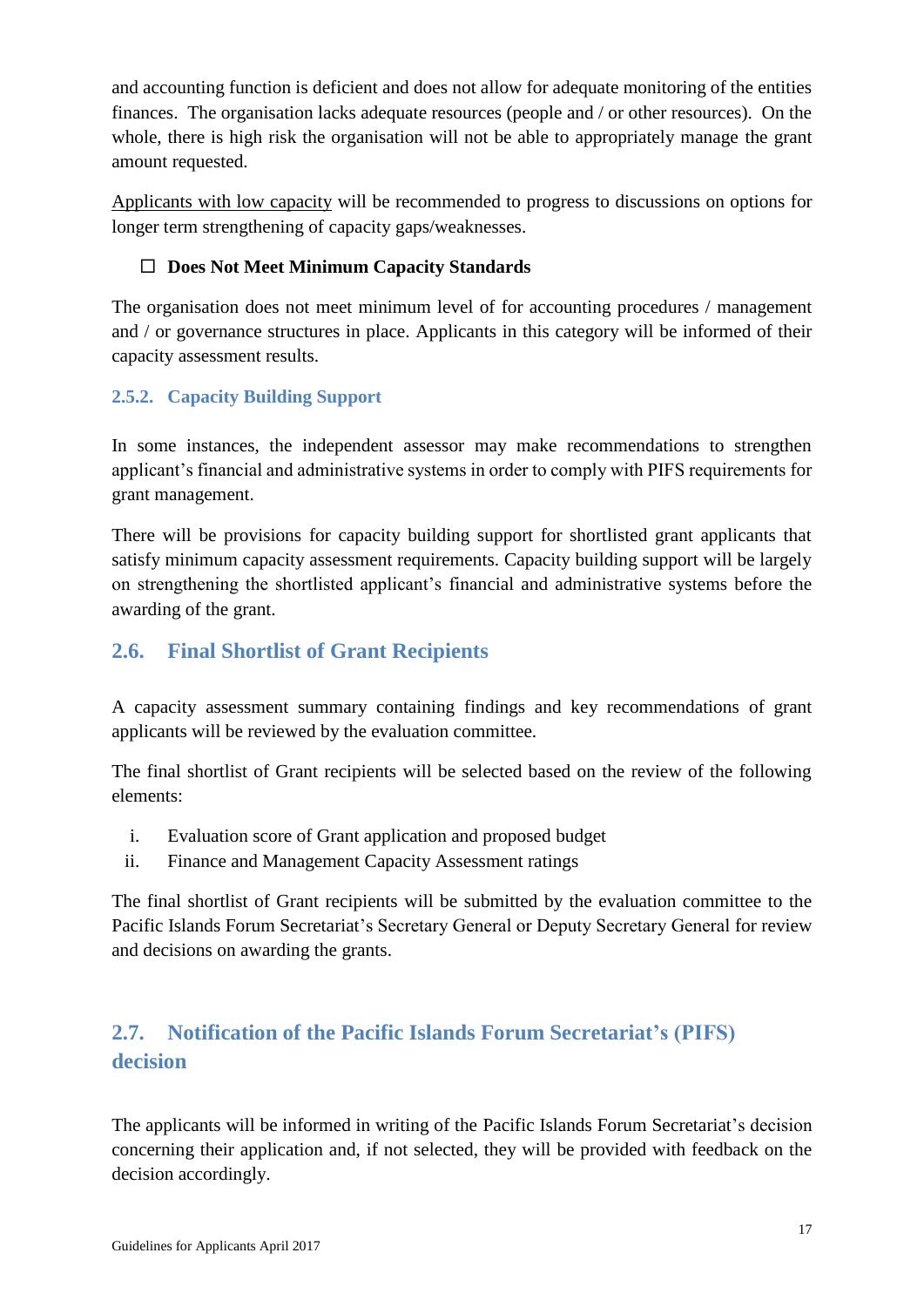#### <span id="page-17-0"></span>**2.7.1. Indicative timetable**

|                                                                                                 | <b>DATE</b>                           |
|-------------------------------------------------------------------------------------------------|---------------------------------------|
| <b>Publication Date</b>                                                                         | Wednesday 13 <sup>th</sup> April 2017 |
| Deadline for requesting any clarifications from the<br><b>Pacific Islands Forum Secretariat</b> | Monday 8 <sup>st</sup> May 2017       |
| Last date on which clarifications are issued by the<br><b>Pacific Islands Forum Secretariat</b> | Thursday $11th$ May 2017              |
| <b>Deadline for submission of Grant applications</b>                                            | Friday 19th May 2017                  |
| <b>Opening session</b>                                                                          | Monday $22nd$ May 2017                |
| <b>Commence Evaluation of Grant applications</b>                                                | Tuesday 23rd May 2017                 |
| Provisional list of grant applicants for finance and<br>management capacity assessments         | Monday 29 <sup>th</sup> May 2017      |
| Finance and management capacity assessments of<br>shortlisted grant applicants                  | May-June 2017                         |
| <b>Notification of award and Contract Negotiations</b>                                          | June 2017                             |
| <b>Contract signature</b>                                                                       | <b>July 2017</b>                      |